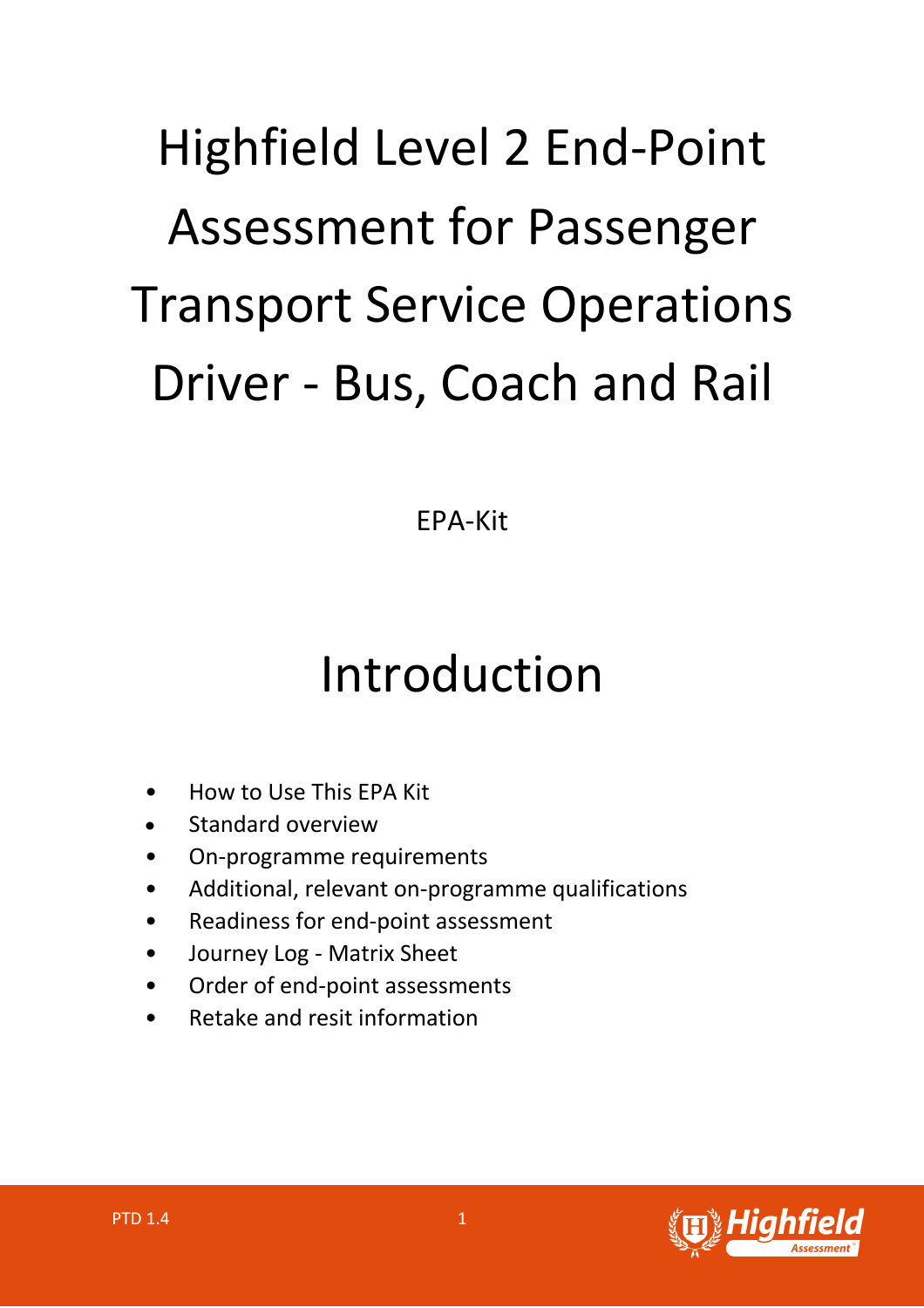# **How to Use This EPA Kit**

Welcome to the Highfield end-point assessment centre guide for the passenger transport driver - bus, coach and rail apprenticeship standard.

This guide contains advice and guidance for trainers on how to prepare for the end-point assessment. The approaches suggested are not the only way in which an apprentice may be prepared for their assessments, but trainers may find them helpful as a starting point.

Highfield is also developing the Highfield Passenger Transport Driver Apprenti-kit which is a comprehensive learning resource designed to be used on-programme. Please note that use of this kit is not a pre-requisite for apprentices undertaking the passenger transport driver bus, coach and rail end-point assessment.

#### **Key facts**

| <b>Apprenticeship standard:</b><br>Level: | Passenger transport driver - bus, coach and rail<br>2. |
|-------------------------------------------|--------------------------------------------------------|
| On-programme duration:                    | Minimum of 12 months                                   |
| <b>Grading:</b>                           | Only pass available                                    |
| <b>End-Point Assessment duration:</b>     | 3 months                                               |
| <b>End-Point Assessment methods:</b>      | Observation and professional review                    |

After this introduction, the contents of this kit are divided into sections that correspond with each type of assessment specified in the end-point assessment plan which can be found at:

https://www.instituteforapprenticeships.org/media/1233/passenger\_transport\_driver\_bus-coach and rail.pdf

#### **In this guide you will find:**

- a section focused on delivery, where the standard and assessment criteria are presented in a suggested format that is suitable for delivery
- guidance on how to prepare the apprentice for gateway
- detailed information on which part of the standard is assessed by which assessment method
- suggestions on how to prepare the apprentice for each part of the end-point assessment

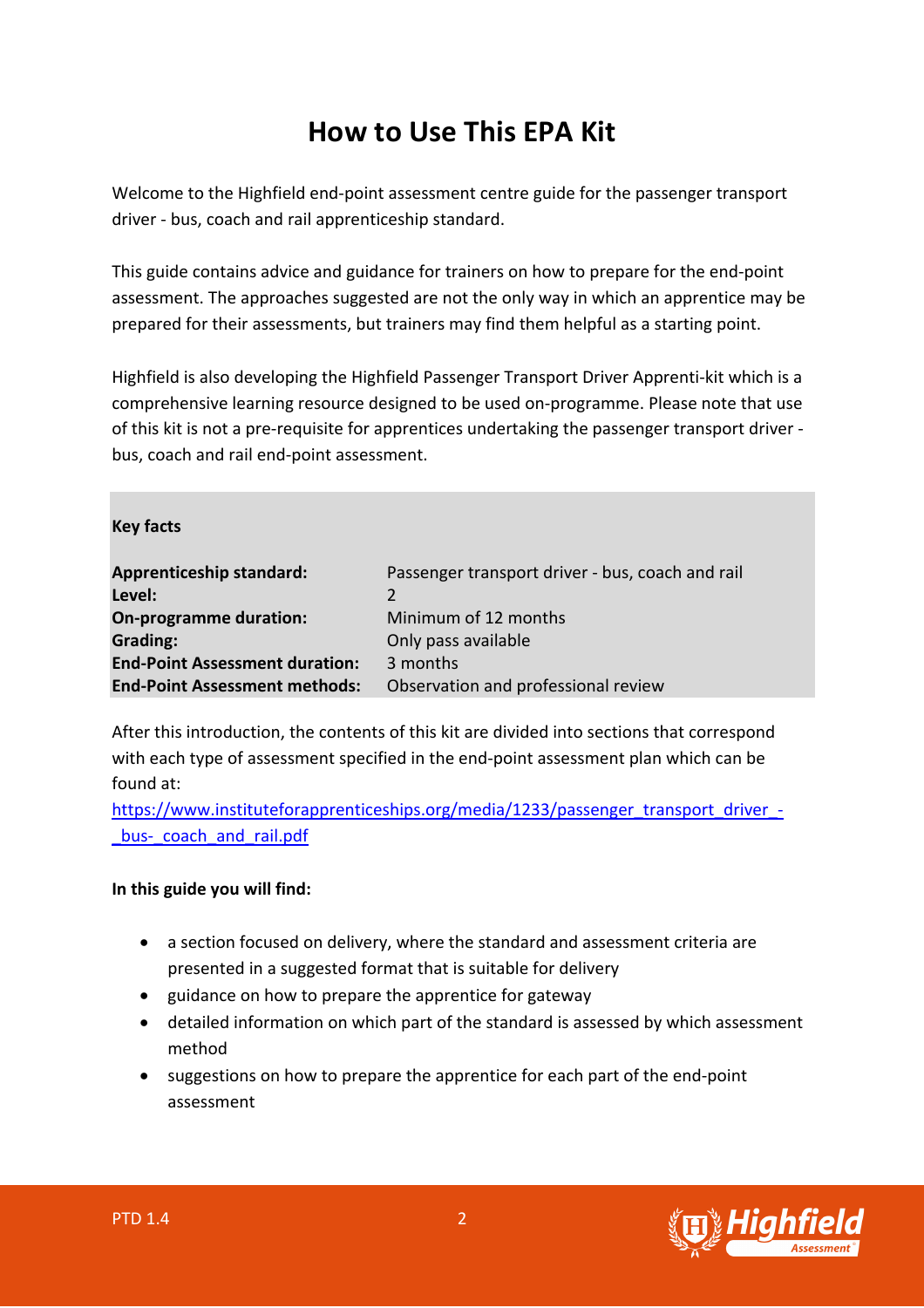#### **Standard overview**

Every day millions of people travel on trains, buses and coaches to get to work, to see friends and family or to go on holiday. Passenger transport service professionals make a difference by ensuring they are able to travel safely, on time and in comfort from the beginning to the end of their chosen journey. An apprenticeship in passenger transport services is a great opportunity to acquire the skills, knowledge and behaviours that play a vital role in providing a high-quality, accessible and safe passenger transport service to all customers.

Depending on the type of transport system your employer is responsible for, you could be driving buses, trains or coaches. Your duties will include the effective and efficient operation of a passenger transport vehicle, driving legally and safely with a high attention to detail and prioritising on the safety of the passengers and the wider public. An apprenticeship in passenger transport services is your first stop to a great career in the transport industry.

#### **On-programme requirements**

Apprentices without Level 1 English and maths will need to achieve this level and take the test for Level 2 English and maths prior to taking the end-point assessment.

Apprentices taking the bus or coach pathways must hold a valid UK driving licence (at least Cat B) in order to access the apprenticeship and must be 18 years old by the time they are ready to gain their provisional vocational licence. It is the employer's responsibility to ensure you have, or are eligible to work towards obtaining the relevant licence.

The apprentice will need to obtain the relevant licence prior to taking their end-point assessment.

### **Additional, relevant on-programme qualifications**

Highfield Level 2 Award in Knowledge for a Professional Bus or Coach Driver (RQF)

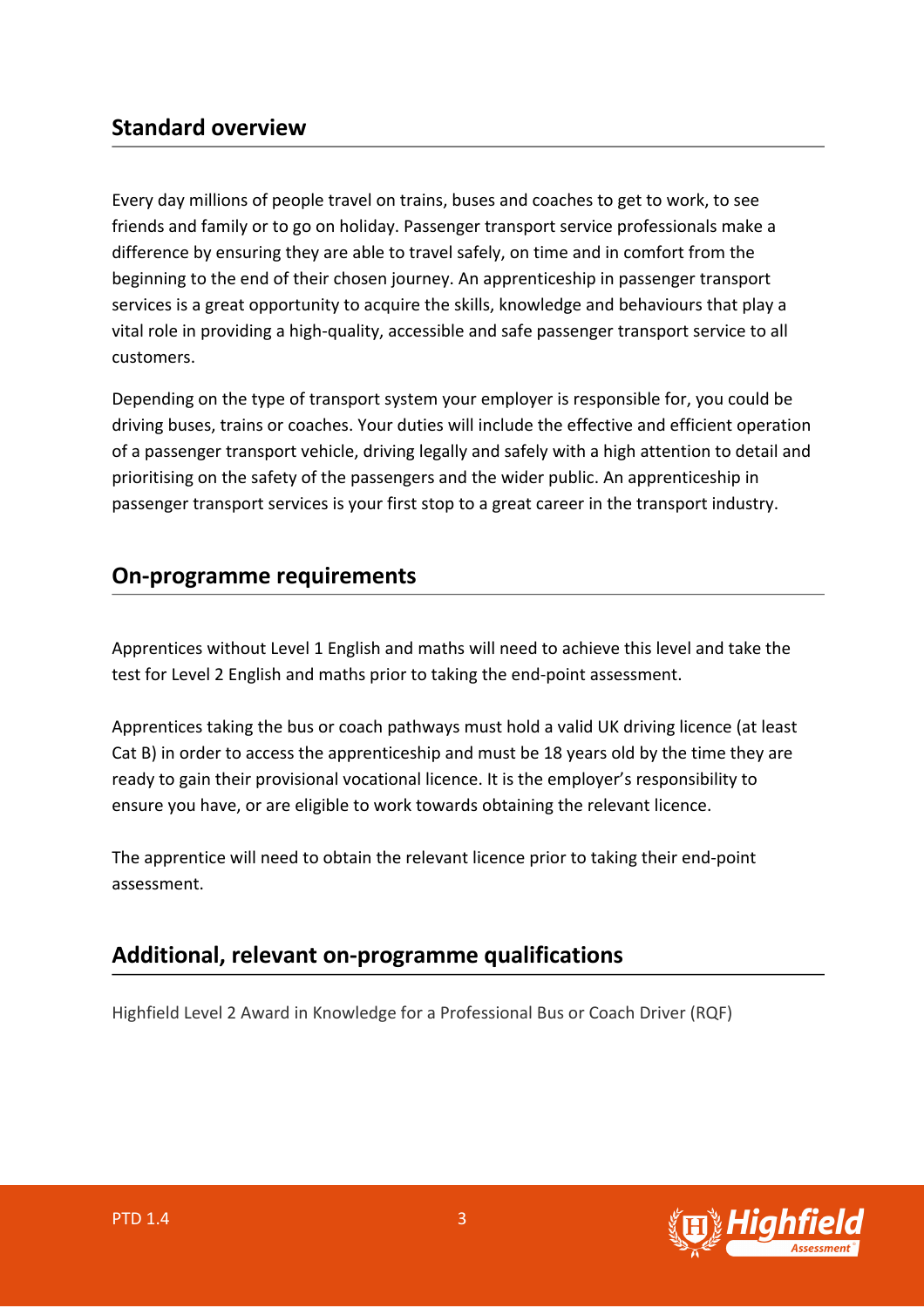The end-point assessment is synoptic, that is, it takes an overview of an apprentice's competence. It is important therefore, that this should only take place when the employer is confident that the apprentice has met all the knowledge, skills and behaviours as set out in the standard. Once the employer is satisfied the apprentice has demonstrated full competence and that all criteria of the standard have been met, the apprentice can progress to the end-point assessment via the apprenticeship gateway. The gateway is where the employer formally confirms to the assessment organisation that the apprentice is ready to progress to the end-point assessment. The employer's decision must be formally recorded by the assessment organisation.

An apprentice should not be recommended for end-point assessment until they are ready, and appropriate remediation support should be in place for those who struggle to meet the minimum requirements.

Apprentices without Level 1 English and maths will need to achieve this level. If they already have level 1 then they should take the tests for Level 2 English and maths prior to taking the end-point assessment. Where applicable, the apprentice will also need to obtain the relevant licence prior to taking their end-point assessment as set out in the apprenticeship standard.

Apprentices taking the bus or coach pathways must hold a valid UK driving licence (at least Cat B) in order to access the apprenticeship and must be 18 years old by the time they are ready to gain their provisional vocational licence. It is the employer's responsibility to ensure apprentices have, or are eligible to work towards obtaining the relevant licence. The apprentice will need to obtain the relevant licence prior to taking their end-point assessment.

In addition, a journey log is a mandatory requirement of the on-programme phase and must be completed by the gateway. The employer must be satisfied the Journey log reflects competency across the whole apprenticeship standard. The journey log is not assessed and instead informs the professional review.

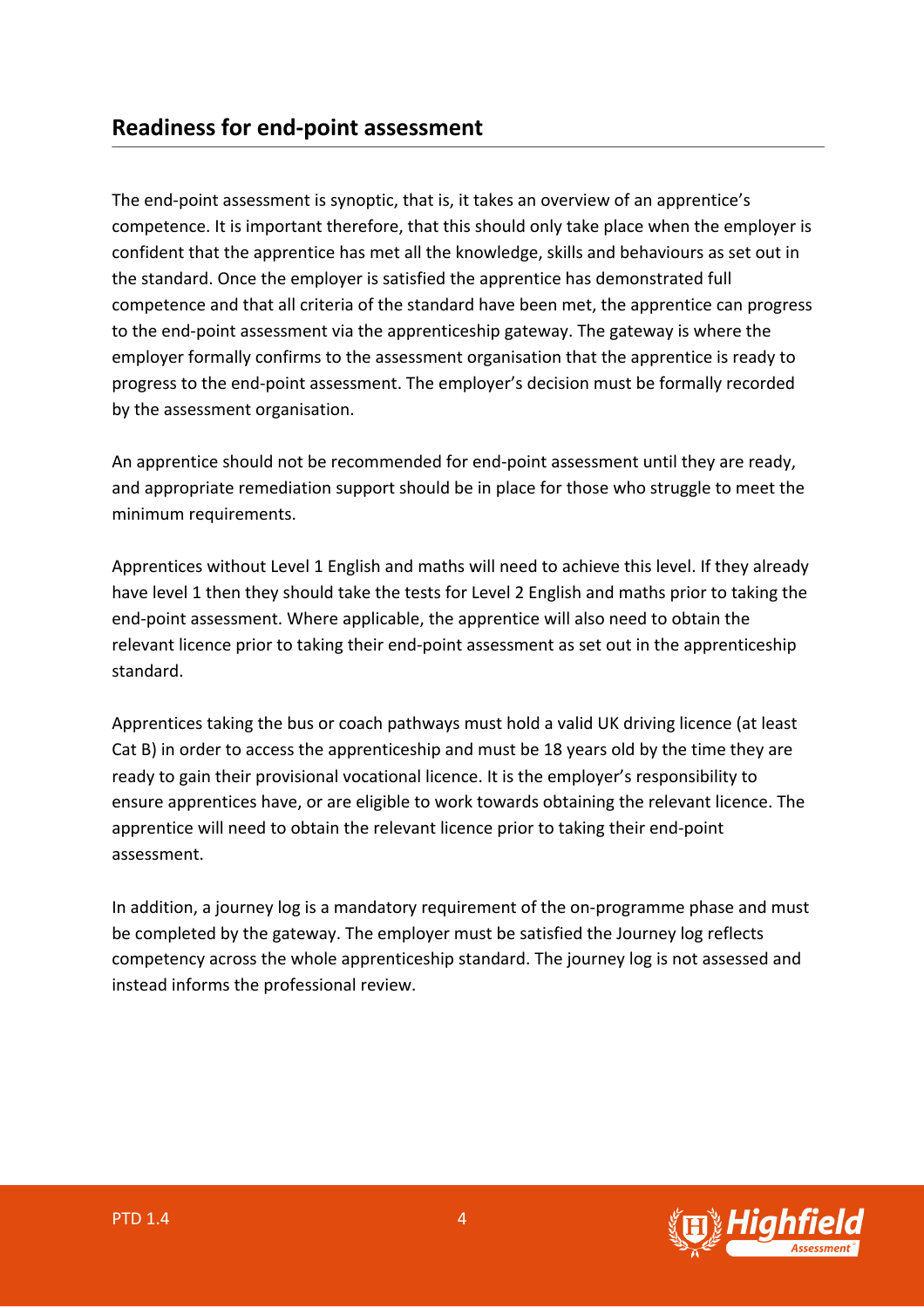Using a journey log, will help to show how the apprentice has worked towards the achievement of competence across the standard and how their knowledge, skills and behaviours have developed during their apprenticeship. A journey log should:

- focus on personal development
- include reference to either the bus, coach or rail roles
- include an initial, midway and end self-assessment of the apprentice's skills and behaviours
- help prepare the apprentice for the workplace

A journey log, or its equivalent, should be based on the apprenticeship standard. It should be used by the apprentice to assess themselves against the criteria in the standard, review their effectiveness and identify how to make improvements to their knowledge, skills and behaviours.

The purpose of the journey log is to assist the apprentice to show how they have worked towards the standard (criteria) and how they have developed during their apprenticeship. The evidence could include:

- an observation report undertaken by a 3rd party, e.g. an assessor
- completed observational checklists and related action plans
- witness testimonies
- worksheets
- assignments/projects/reports
- records of any formal discussions, e.g. professional discussion, performance review
- records of oral and written questioning
- apprentice and peer reports
- diaries

The above is not an exhaustive list and can be provided in whatever format is desirable by the learner.

They journey log is not an assessed component, its purpose is:

- to provide the assessor with an insight into the learner's time on programme, which the questions for the professional review will be based on
- for the learner to use for reference during the professional review, to assist them with their answers
- to validate the information that the apprentice provides during the professional review - their answers and discussion should tie in with the content of the journey log. For this reason, the content of the journey log needs to be mapped to the standard

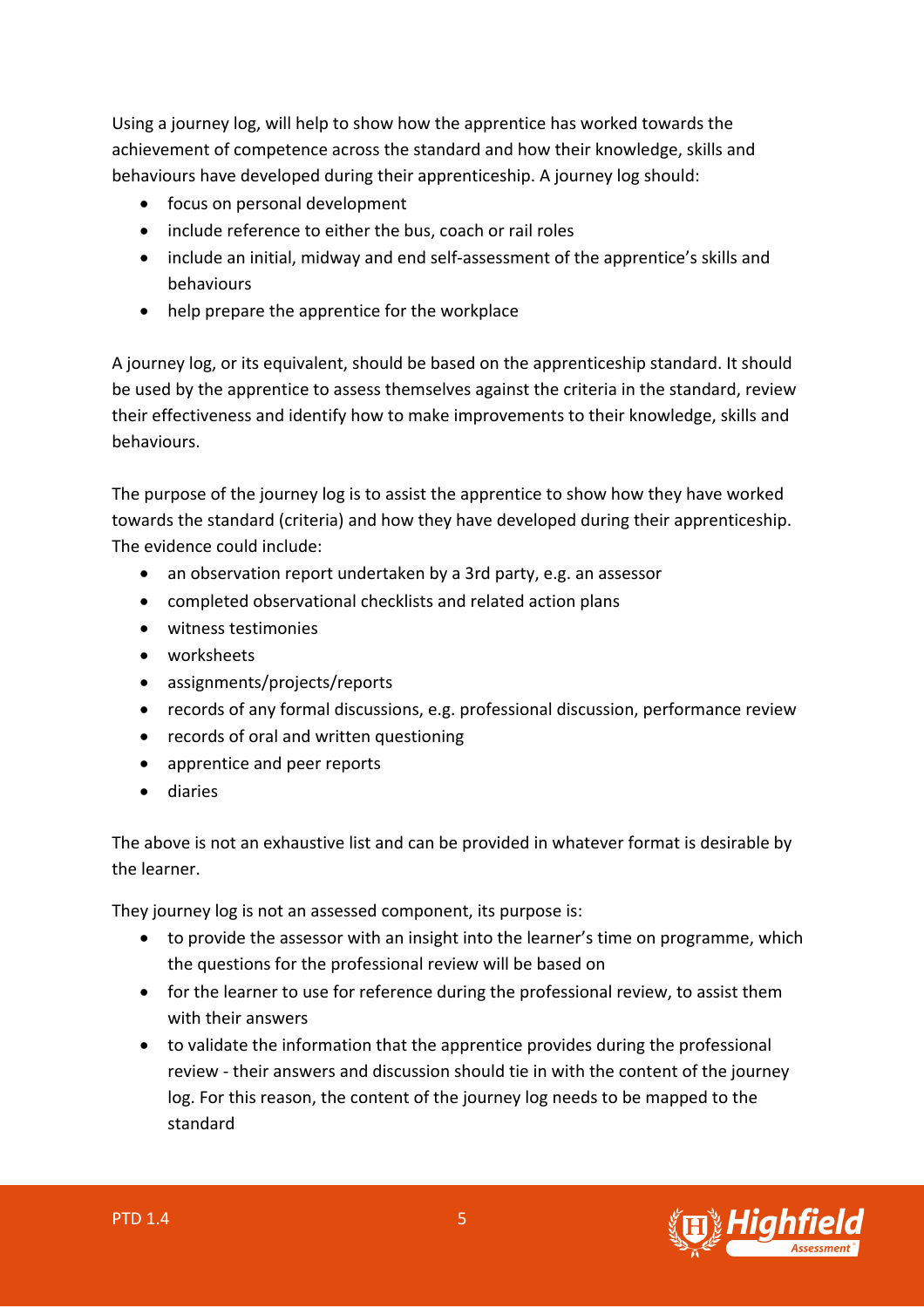Highfield requires a matrix to be used to map the evidence provided within the journey log to the standard. A sample matrix is provided later in this kit.

The journey log should be submitted to Highfield Assessment with the gateway evidence. Highfield Assessment will use the journey log evidence to prepare questioning for the professional review.

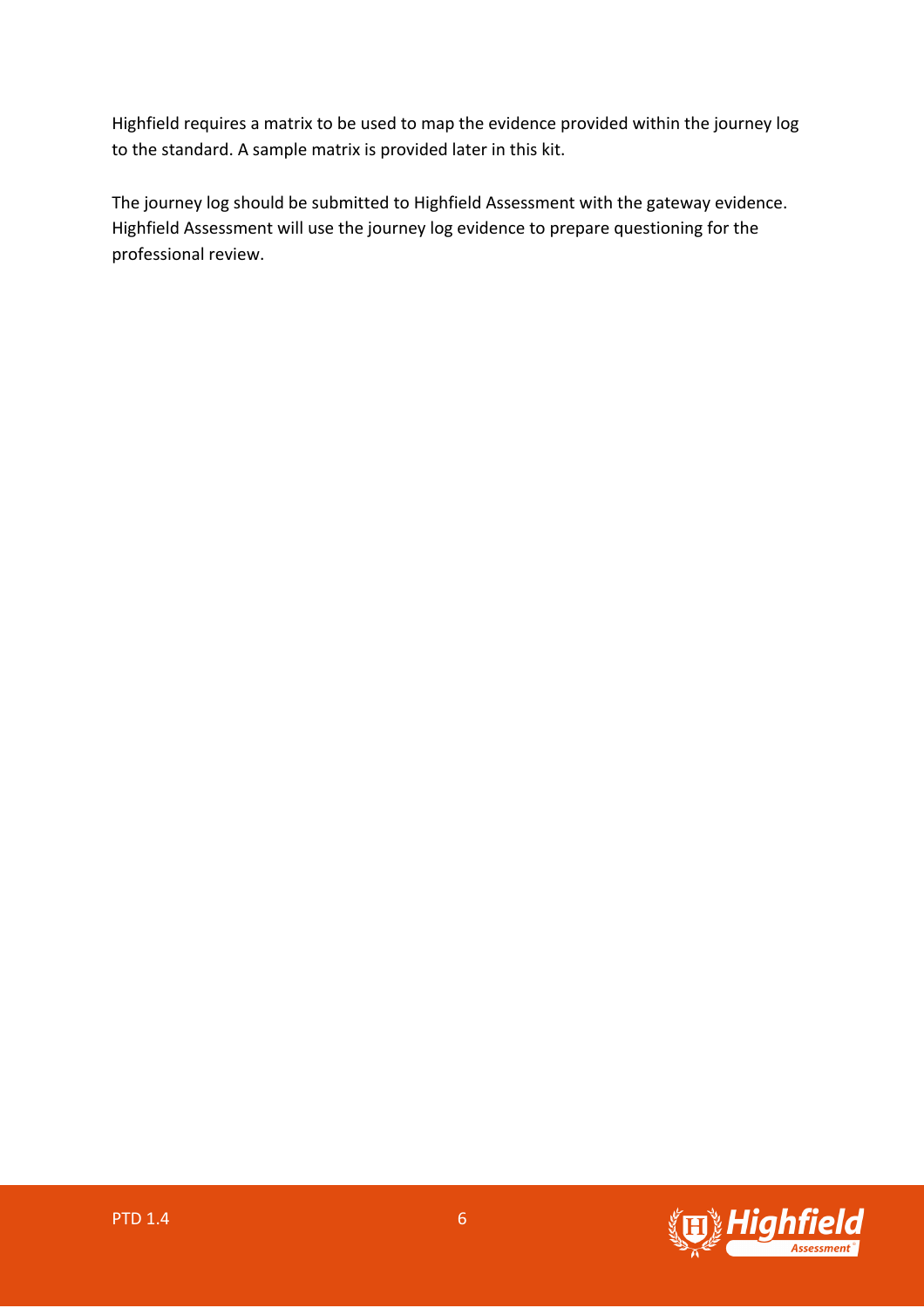## **Journey Log - Matrix Sheet**

This document should be used to map the apprentice's journey log to the Passenger Transport Service Operations Driver - Bus, Coach and Rail standard and should accompany the journey log when submitted to Highfield Assessment.

| <b>Apprentice's Name:</b>                         |  |
|---------------------------------------------------|--|
| Employer:                                         |  |
| <b>Training Provider:</b>                         |  |
| <b>End-Point Assessment</b><br><b>Start Date:</b> |  |

| <b>Ref</b> | <b>Assessment Criteria</b>                                                                                 | Evidence<br><b>Ref</b> | Location<br>/Page in<br><b>Evidence</b> |
|------------|------------------------------------------------------------------------------------------------------------|------------------------|-----------------------------------------|
|            | <b>Core Knowledge</b>                                                                                      |                        |                                         |
| K1.1       | Describe the services available within the commercial transport sector                                     |                        |                                         |
| K1.2       | Identify the range of customers using transport services                                                   |                        |                                         |
| K1.3       | Identify customer needs, rights and expectations                                                           |                        |                                         |
| K1.4       | Describe how to provide an excellent service that promotes the<br>industry                                 |                        |                                         |
| K2.1       | Identify different vehicle types, features, systems and equipment                                          |                        |                                         |
| K2.2       | Describe driver responsibilities and actions to minimise delays and to<br>ensure a safe and secure journey |                        |                                         |
| K2.3       | Describe routine checks required to ensure a vehicle is brought into<br>service safely and on time         |                        |                                         |
| K3.1       | Identify route features, characteristics, systems and equipment in use<br>when driving                     |                        |                                         |
| K3.2       | Describe different conditions and restrictions which may occur when<br>driving                             |                        |                                         |
| K4.1       | Identify a range of situations, failures, incidents and emergencies that<br>could occur when driving       |                        |                                         |
| K4.2       | Describe typical failures, the action(s) and consideration needed and                                      |                        |                                         |
|            | the correct procedure to deal with the situation                                                           |                        |                                         |
| K4.3       | Describe incidents that may occur and identify what action(s) you                                          |                        |                                         |
|            | should consider, and the correct procedure to deal with the situation                                      |                        |                                         |

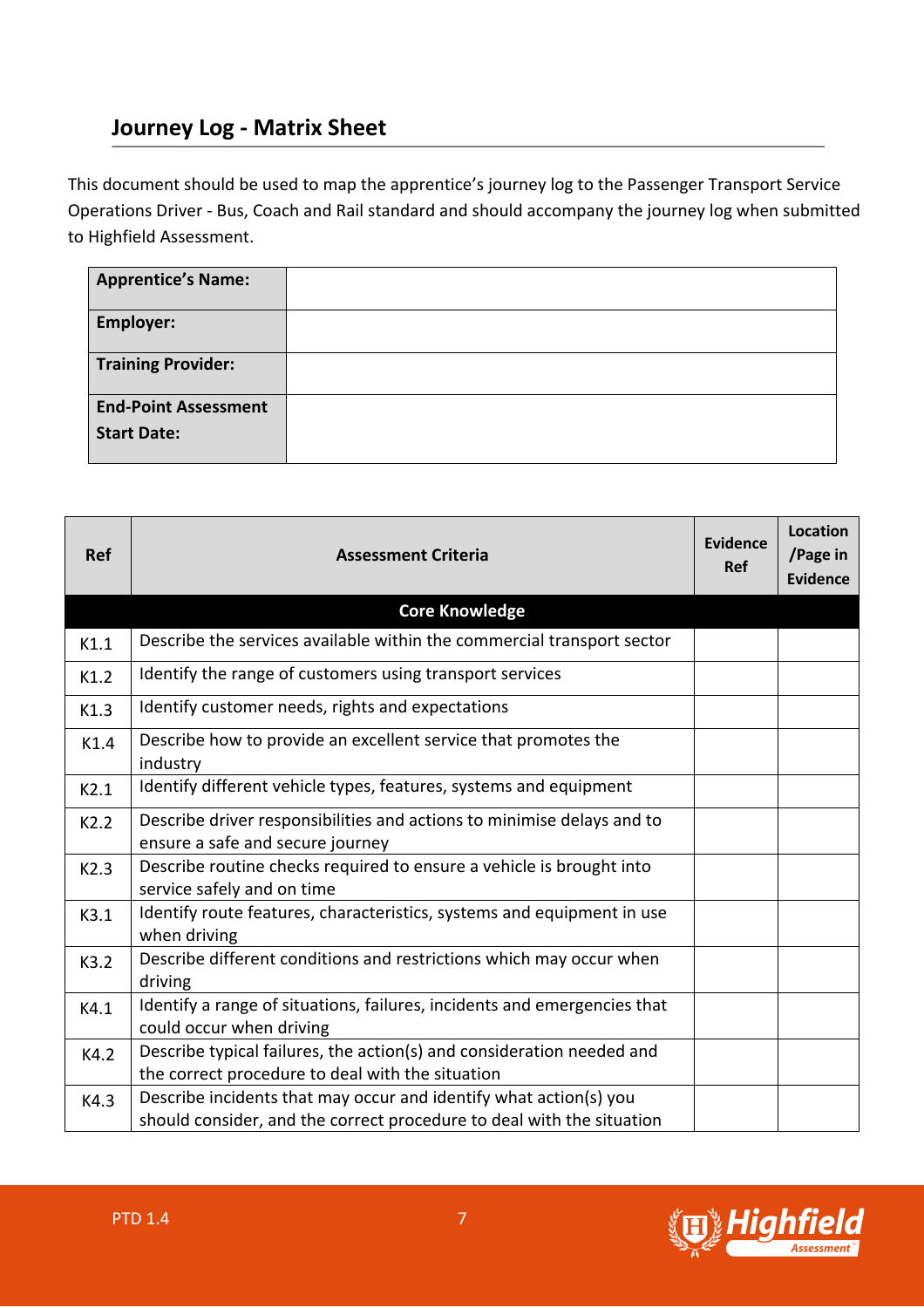| <b>Ref</b> | <b>Assessment Criteria</b>                                                                                                                       | Evidence<br>Ref | Location<br>/Page in<br><b>Evidence</b> |
|------------|--------------------------------------------------------------------------------------------------------------------------------------------------|-----------------|-----------------------------------------|
| K4.4       | Describe emergencies that could occur whilst operating a vehicle, what<br>action(s) should be considered, and the correct procedure to deal with |                 |                                         |
|            | the situation<br><b>Core Skills and Competence</b>                                                                                               |                 |                                         |
|            | Prepare and organise work to ensure it can be undertaken in a safe and                                                                           |                 |                                         |
| S1.1       | efficient manner                                                                                                                                 |                 |                                         |
| S1.2       | Carry out approved safety checks, both inside and outside the vehicle,                                                                           |                 |                                         |
|            | and on associated equipment to ensure it is fit for use                                                                                          |                 |                                         |
| S1.3       | Report defects to the vehicle or equipment in line with organisational<br>procedures                                                             |                 |                                         |
| S1.4       | Complete all the necessary documents related to journeys and pass<br>them to the correct person (where applicable)                               |                 |                                         |
| S1.5       | Confirm that the vehicle's service or defect record is current and meets<br>approved requirements (where applicable)                             |                 |                                         |
| S1.6       | Report all issues and concerns and obtain another vehicle if necessary                                                                           |                 |                                         |
| S2.1       | Continuously be alert and scan for any breaches in security                                                                                      |                 |                                         |
| S2.2       | Take action when a breach of security has happened or is suspected                                                                               |                 |                                         |
| S2.3       | Recognise situations that involve inappropriate behaviour                                                                                        |                 |                                         |
| S2.4       | Assess the risks in a conflict situation                                                                                                         |                 |                                         |
| S2.5       | Obtain assistance in situations outside own personal authority and<br>ability                                                                    |                 |                                         |
| S2.6       | Offer assistance to colleagues who are dealing with a conflict or<br>dangerous situation                                                         |                 |                                         |
| S3.1       | Deal with incidents and emergencies in line with organisational<br>requirements                                                                  |                 |                                         |
| S3.2       | Carry out an evacuation of people from an area                                                                                                   |                 |                                         |
| S3.3       | Provide reassurance to customers who have been affected                                                                                          |                 |                                         |
| S3.4       | Seek assistance from the appropriate sources                                                                                                     |                 |                                         |
| S3.5       | Report the details of incidents and emergencies in line with<br>organisational requirements                                                      |                 |                                         |
| S4.1       | Assess the effect of a situation on normal working practices                                                                                     |                 |                                         |
| S4.2       | Take remedial action after a situation has taken place to restore normal<br>working practices                                                    |                 |                                         |
| S5.1       | Identify the cause or potential causes of confusion, panic or conflict                                                                           |                 |                                         |

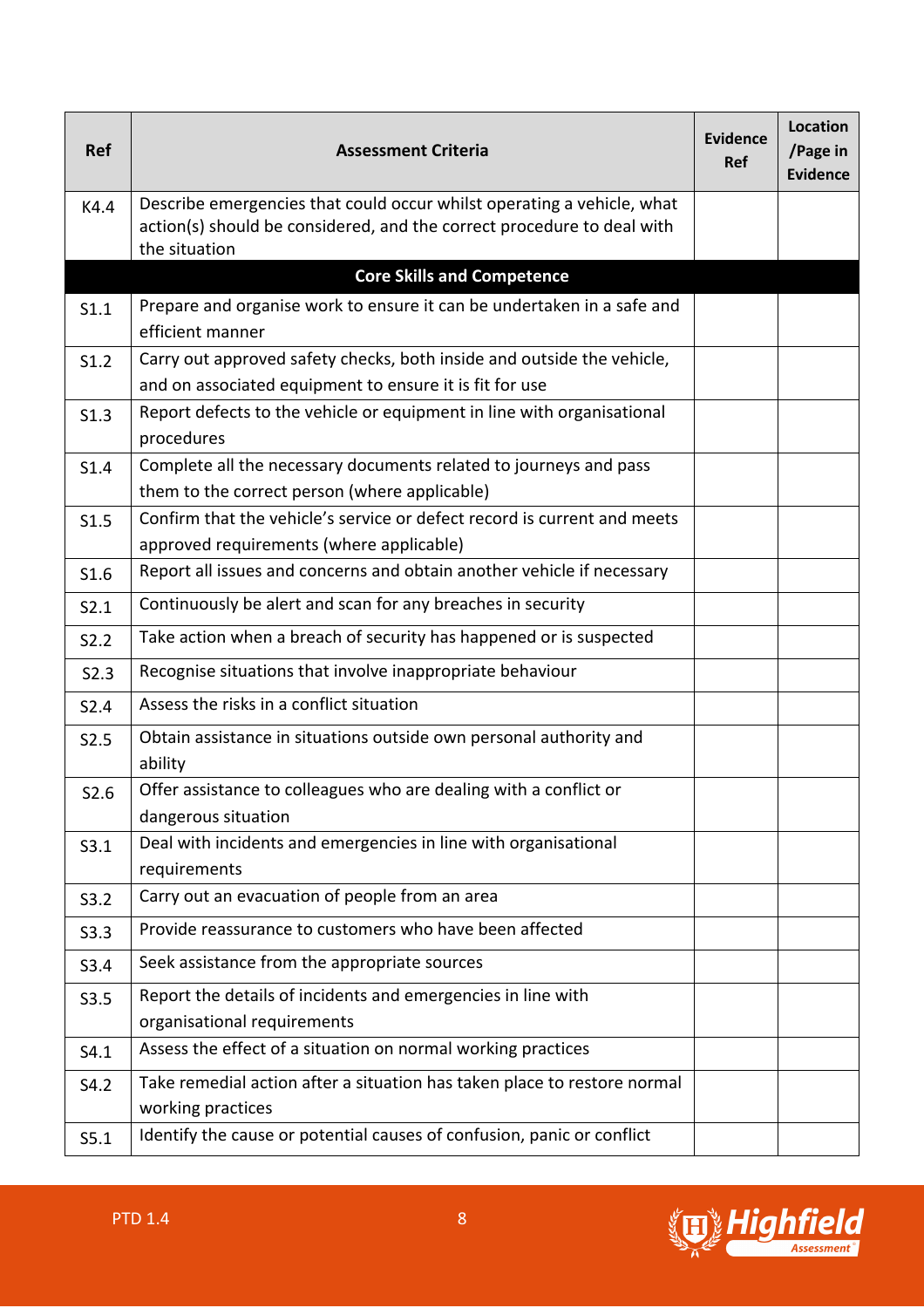| <b>Ref</b> | <b>Assessment Criteria</b>                                                                                                                                       | Evidence<br><b>Ref</b> | <b>Location</b><br>/Page in<br><b>Evidence</b> |
|------------|------------------------------------------------------------------------------------------------------------------------------------------------------------------|------------------------|------------------------------------------------|
| S5.2       | Assess personal risks and risks to others during situations of confusion,<br>panic or conflict                                                                   |                        |                                                |
| S5.3       | Provide assistance and reassurance within the limits of your own<br>personal authority                                                                           |                        |                                                |
| S5.4       | Get help from the appropriate sources during circumstances outside<br>your own personal authority                                                                |                        |                                                |
| S5.5       | Make announcements to ensure passengers are kept informed of<br>delays and interruptions to the service and implications to the<br>timetable                     |                        |                                                |
| S5.6       | Ensure the vehicle displays the correct destination, signage and<br>information                                                                                  |                        |                                                |
| S6.1       | Start and control the vehicle safely and efficiently, responding to<br>signals, signage and instructions                                                         |                        |                                                |
| S6.2       | Show consideration for other road/rail users                                                                                                                     |                        |                                                |
| S6.3       | Monitor the instrumentation and ensure the vehicle is operating<br>efficiently and effectively                                                                   |                        |                                                |
| S6.4       | Maintain the speed and position of the vehicle in a way that is<br>appropriate to the current road/rail conditions                                               |                        |                                                |
| S6.5       | Give timely and clear signals when intending to change direction or the<br>position of the vehicle (where applicable)                                            |                        |                                                |
| S6.6       | Make visual checks around the vehicle to decide how safe the<br>immediate environment is                                                                         |                        |                                                |
| S6.7       | Drive the vehicle in different weather conditions                                                                                                                |                        |                                                |
| S6.8       | Operate the vehicle in restricted spaces                                                                                                                         |                        |                                                |
| S7.1       | Hand over a vehicle to the control of others by ensuring that<br>appropriate procedures are followed, and the required information and<br>documents are complete |                        |                                                |
| S7.2       | Complete and submit documentation:<br>performance<br>any incidents<br>technical information                                                                      |                        |                                                |
| S8.1       | Use approved methods to respond to warnings and indications                                                                                                      |                        |                                                |
| S8.2       | Fix faults using approved methods and techniques                                                                                                                 |                        |                                                |
| S9.1       | Report incidents and take appropriate actions                                                                                                                    |                        |                                                |
| S9.2       | Follow advice offered by supervisory team or authorised person, e.g.<br>police                                                                                   |                        |                                                |

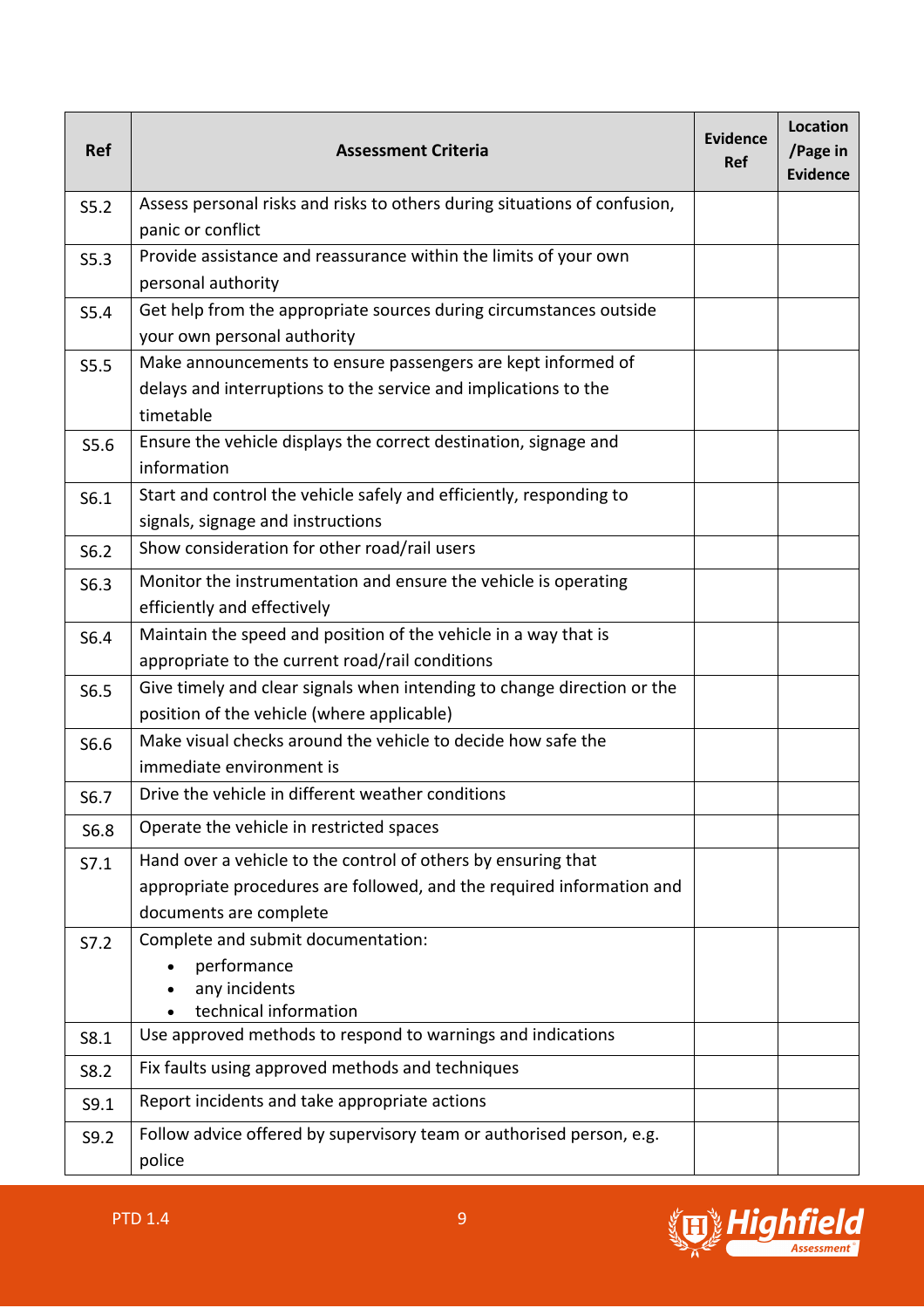| <b>Ref</b>       | <b>Assessment Criteria</b>                                                                                                                                           | Evidence<br><b>Ref</b> | <b>Location</b><br>/Page in<br><b>Evidence</b> |
|------------------|----------------------------------------------------------------------------------------------------------------------------------------------------------------------|------------------------|------------------------------------------------|
| S9.3             | Offer passengers suitable advice, so they can make informed decisions<br>for their journey                                                                           |                        |                                                |
| S10.1            | Actively carry out a dynamic risk assessment and take appropriate<br>action to either remove, isolate or highlight the hazard, keeping<br>yourself safe at all times |                        |                                                |
| S10.2            | Ensure passengers are safe and continuously informed                                                                                                                 |                        |                                                |
| S10.3            | Make vehicle safe and secure                                                                                                                                         |                        |                                                |
| S10.4            | Report, record and complete appropriate paperwork required, as a<br>result of the emergency, e.g. witness statement                                                  |                        |                                                |
|                  | <b>Behaviours</b>                                                                                                                                                    |                        |                                                |
| <b>B1.1</b>      | Establish a rapport with the customer                                                                                                                                |                        |                                                |
| B1.2             | Welcome passengers and be approachable                                                                                                                               |                        |                                                |
| B2.1             | Use active listening techniques                                                                                                                                      |                        |                                                |
| B <sub>2.2</sub> | Show respect to beliefs and personal circumstances of others                                                                                                         |                        |                                                |
| <b>B3.1</b>      | Report hazardous situations in line with organisational procedures                                                                                                   |                        |                                                |
| <b>B3.2</b>      | Warn others when hazardous situations arise, while remaining calm                                                                                                    |                        |                                                |
| B4.1             | Show confidence in the safety of your passengers, yourself and others                                                                                                |                        |                                                |
| B4.2             | Plan and organise, so you are prepared and safe                                                                                                                      |                        |                                                |
| <b>B5.1</b>      | Describe how interpersonal skills can create a positive impression of the<br>transport industry                                                                      |                        |                                                |
| B6.1             | Demonstrate attention to detail which leads to quality                                                                                                               |                        |                                                |
|                  | <b>Specific Bus Requirements</b>                                                                                                                                     |                        |                                                |
| SB1.1            | Confirm that the equipment used for issuing and/or processing tickets is<br>in working order                                                                         |                        |                                                |
| SB1.2            | Issue tickets, and confirm that prepaid tickets and passes are valid for<br>the journey                                                                              |                        |                                                |
| SB1.3            | Deal with any problems in line with organisational procedures                                                                                                        |                        |                                                |
| SB1.4            | Store all payments in an approved place in line with organisational<br>guidelines                                                                                    |                        |                                                |
| SB1.5            | Recognise and report when tickets or passes have been misused and<br>when passengers have not paid fares, in line with organisational<br>procedures                  |                        |                                                |
| SB1.6            | Follow any concessionary fare schemes in line with organisational<br>procedures                                                                                      |                        |                                                |

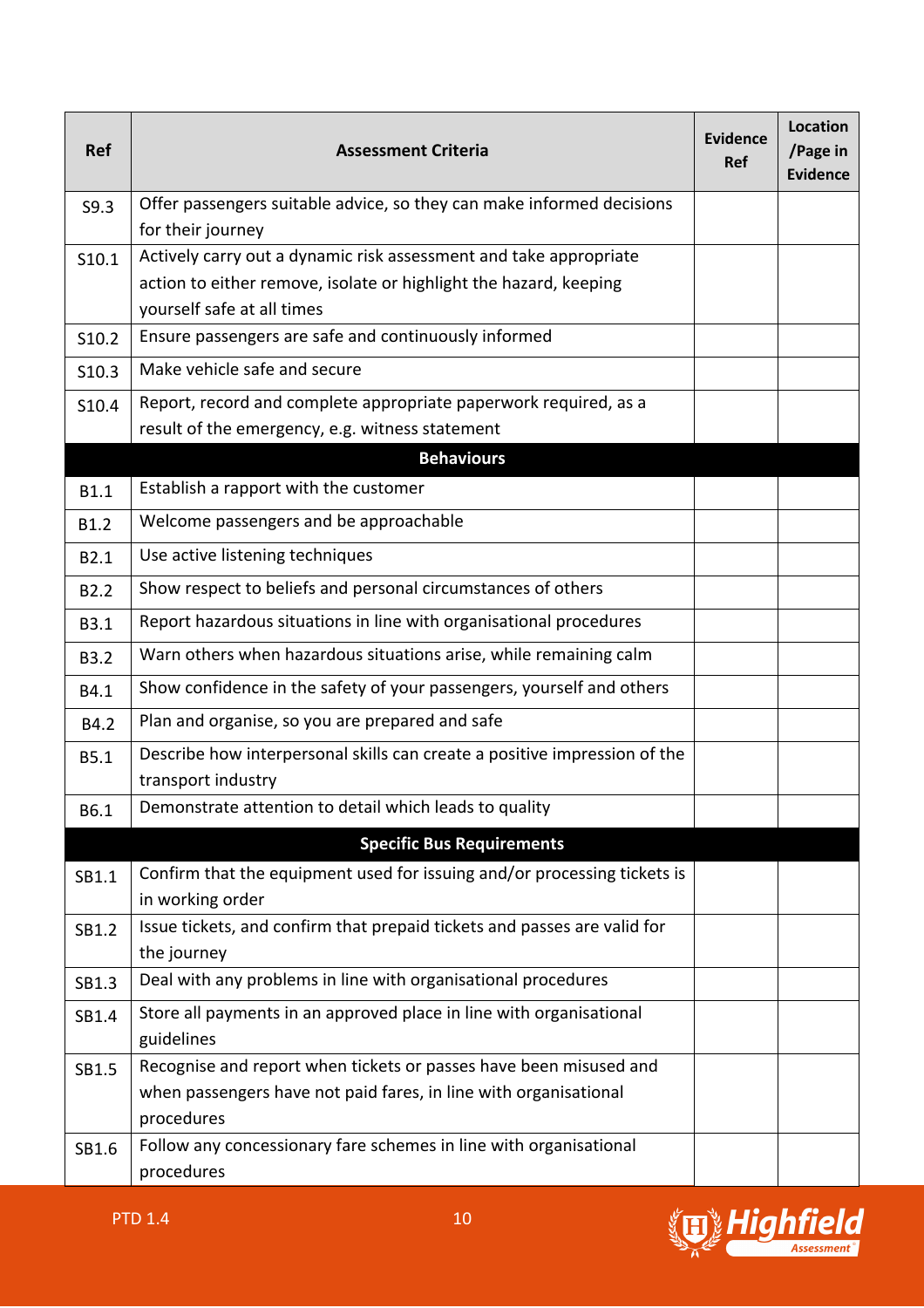| <b>Ref</b>   | <b>Assessment Criteria</b>                                                              | Evidence<br><b>Ref</b> | Location<br>/Page in<br><b>Evidence</b> |
|--------------|-----------------------------------------------------------------------------------------|------------------------|-----------------------------------------|
| SB2.1        | Acknowledge customers promptly and politely, and speak to them in a                     |                        |                                         |
|              | way that promotes confidence in the organisation                                        |                        |                                         |
| SB2.2        | Give customers information on timetabling and services                                  |                        |                                         |
| SB2.3        | Keep customers up to date with information on delays                                    |                        |                                         |
| <b>KB1.1</b> | Describe how to operate the equipment for processing fares                              |                        |                                         |
| <b>KB1.2</b> | Explain the correct procedure when appropriate equipment is faulty                      |                        |                                         |
| <b>KB1.3</b> | Explain the correct procedure for issuing tickets and passes                            |                        |                                         |
| <b>KB1.4</b> | Explain the correct procedure for issuing a receipt                                     |                        |                                         |
| <b>KB2.1</b> | Describe the importance of correct signage                                              |                        |                                         |
| <b>KB2.2</b> | Explain how to display signage correctly                                                |                        |                                         |
| <b>KB2.3</b> | Explain the procedure(s) to follow if signage display is faulty                         |                        |                                         |
| <b>KB3.1</b> | Describe the importance of good customer service                                        |                        |                                         |
| <b>KB3.2</b> | Identify where timetables can be found                                                  |                        |                                         |
| <b>KB3.3</b> | Identify where information on delays and on-board services can be                       |                        |                                         |
|              | found                                                                                   |                        |                                         |
|              | <b>Specific Coach Requirements</b>                                                      |                        |                                         |
| SC1.1        | Confirm that the equipment used for issuing and/or processing tickets is                |                        |                                         |
|              | in working order                                                                        |                        |                                         |
| SC1.2        | Issue tickets, and confirm that prepaid tickets and passes are valid for<br>the journey |                        |                                         |
| SC1.3        | Deal with any problems in line with organisational procedures                           |                        |                                         |
| SC1.4        | Store all payments in an approved place in line with organisational<br>guidelines       |                        |                                         |
| SC1.5        | Recognise and report when tickets or passes have been misused and                       |                        |                                         |
|              | when passengers have not paid fares, in line with organisational                        |                        |                                         |
|              | procedures                                                                              |                        |                                         |
| SC1.6        | Follow any concessionary fare schemes in line with organisational<br>procedures         |                        |                                         |
| SC2.1        | Acknowledge customers promptly and politely, and speak to them in a                     |                        |                                         |
|              | way that promotes confidence in the organisation                                        |                        |                                         |
| SC2.2        | Give customers information on timetabling and services                                  |                        |                                         |
| SC2.3        | Keep customers up to date with information on delays                                    |                        |                                         |

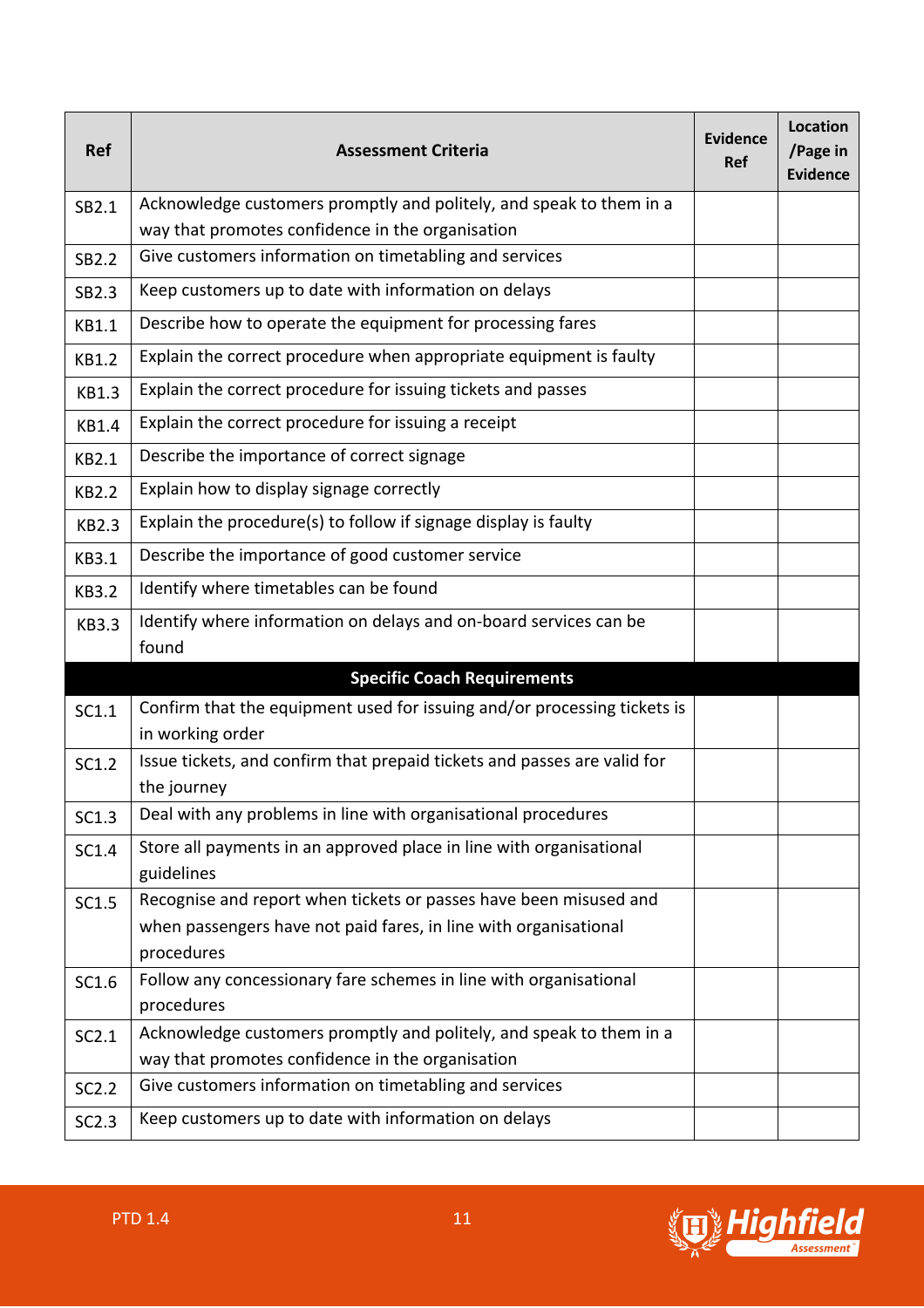| SC3.1        | Keep informed of the statutory requirement for the country you are                        |  |
|--------------|-------------------------------------------------------------------------------------------|--|
|              | driving in when operating your vehicle                                                    |  |
| SC3.2        | Ensure you comply with the statutory requirements when driving your<br>vehicle            |  |
| KC1.1        | Describe how to operate the equipment for processing fares                                |  |
| <b>KC1.2</b> | Describe how to follow the alternative ticket procedure in case of<br>machine failure     |  |
| KC2.1        | Describe the importance of correct signage                                                |  |
| <b>KC2.2</b> | Explain how to display signage correctly                                                  |  |
| KC3.1        | Explain where the international requirements for operating a PCV can<br>be found          |  |
| <b>KC3.2</b> | Explain and adhere to the international requirements of a PCV                             |  |
|              | <b>Specific Rail Requirements</b>                                                         |  |
| SR1.1        | Drive to conditions in an appropriate manner                                              |  |
| SR1.2        | Carries out appropriate safety checks as described in company<br>instructions             |  |
| SR1.3        | Evaluate the braking capability of the train                                              |  |
| SR1.4        | Drive the train safely in degraded situations                                             |  |
| SR2.1        | Comply with safe working practices when on foot                                           |  |
| SR2.2        | Uses the correct walking routes when approaching and exiting a train                      |  |
| SR2.3        | Able to understand and interpret signage near the line                                    |  |
| SR2.4        | Abide by regulations set out by PTS (Personal Track Safety)                               |  |
| SR3.1        | Able to read a schedule card correctly                                                    |  |
| SR3.2        | Arrive at the train in good time                                                          |  |
| SR4.1        | Follows correct procedure to bring a train into service                                   |  |
| SR4.2        | Carries out train brake tests                                                             |  |
| SR4.3        | Checks on-board safety equipment                                                          |  |
| SR4.4        | Correctly sets up in-cab radio                                                            |  |
| KR1.1        | Describe the importance of correct signage                                                |  |
| <b>KR1.2</b> | Explain how to display signage correctly                                                  |  |
| KR1.3        | Knows how to set up the PIS (Passenger Information System)                                |  |
| <b>KR1.4</b> | Knows the correct reporting procedures to follow if signage is<br>ineffectively displayed |  |

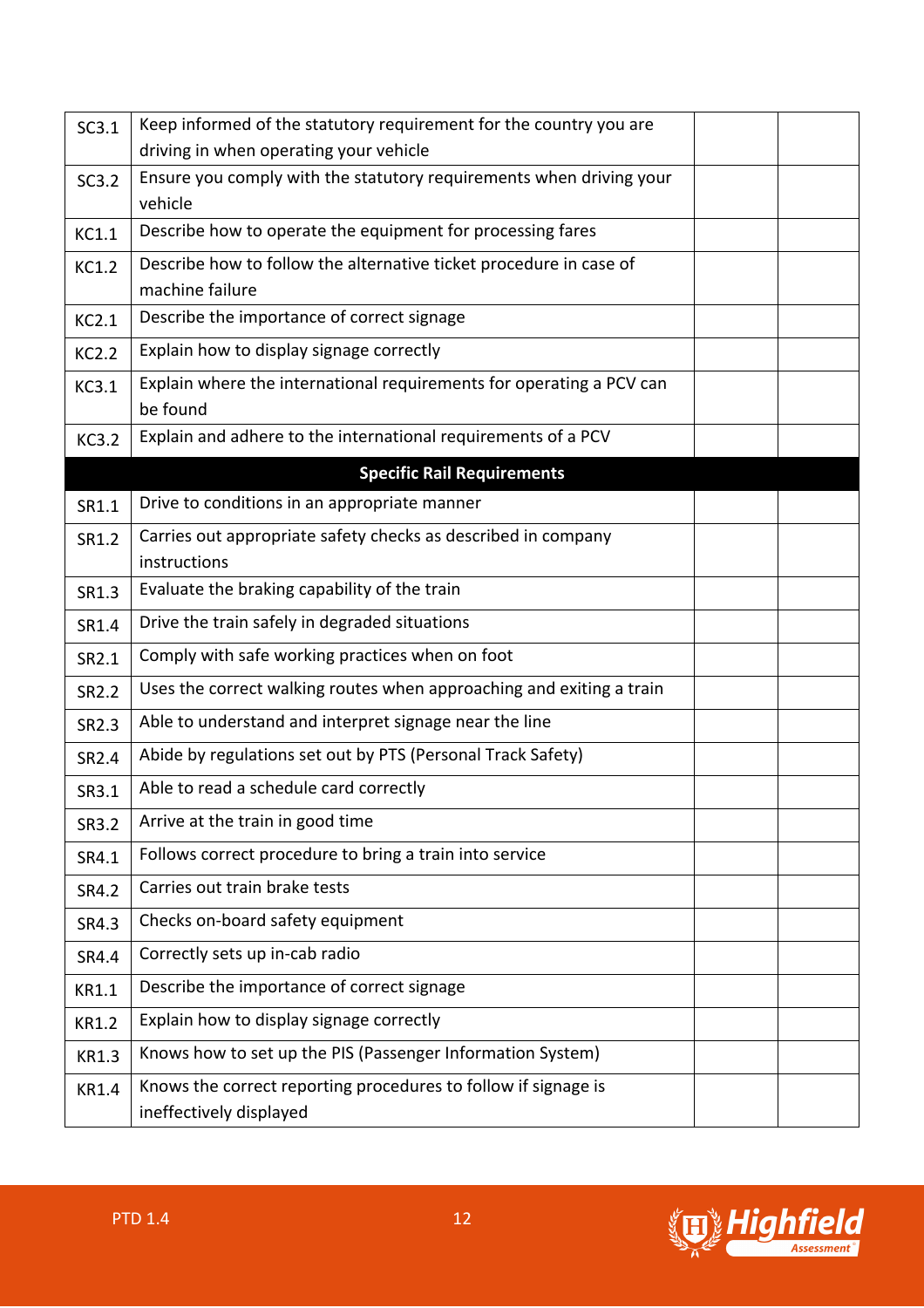| <b>KR2.1</b> | Discuss the importance of on-board safety systems and their effective  |  |
|--------------|------------------------------------------------------------------------|--|
|              | use, e.g. AWS (automatic warning system), DSD/DVD (driver safety       |  |
|              | device/driver vigilance device)                                        |  |
| <b>KR2.2</b> | Explain the correct processes to undertake when faults and failures    |  |
|              | occur with safety systems, e.g. AWS (automatic warning system),        |  |
|              | DSD/DVD (driver safety device/driver vigilance device)                 |  |
| <b>KR2.3</b> | Explain the procedure to follow after an operating incident, e.g. SPAD |  |
|              | (signal passed at danger), wrong side door release, overspeed          |  |
| <b>KR2.4</b> | Understands the risks when on foot near the line                       |  |
| <b>KR3.1</b> | Know how to read and interpret the schedule card                       |  |
| <b>KR3.2</b> | Understand the consequences of misreading the schedule card            |  |
| <b>KR3.3</b> | Explain the correct procedures to follow when handling diversions,     |  |
|              | alterations to routes and unscheduled stops/not-to-stops               |  |
| <b>KR4.1</b> | Submit reports when unable to bring a train into service safely        |  |
| <b>KR4.2</b> | Identify how to locate and navigate to your train                      |  |
| <b>KR4.3</b> | Explain how to prepare a train from berth                              |  |
| <b>KR4.4</b> | Explain how to obtain permission to bring the train into service       |  |

#### **Apprentice Declaration**

*I confirm that the evidence I have provided has been produced and authenticated in accordance with the assessment specification for this end-point assessment and that the assessment was carried out under the specific conditions for the end-point assessment.* 

| <b>Apprentice's</b> | Date: |
|---------------------|-------|
| signature:          |       |

Please ensure this Portfolio Matrix Sheet is submitted with your portfolio and that all evidence submitted is saved in one of the following file formats:

| .docx | .xlsx   | .pptx |
|-------|---------|-------|
| .pdf  | .jpg    | .png  |
| mp3   | . $mp4$ | m4a.  |